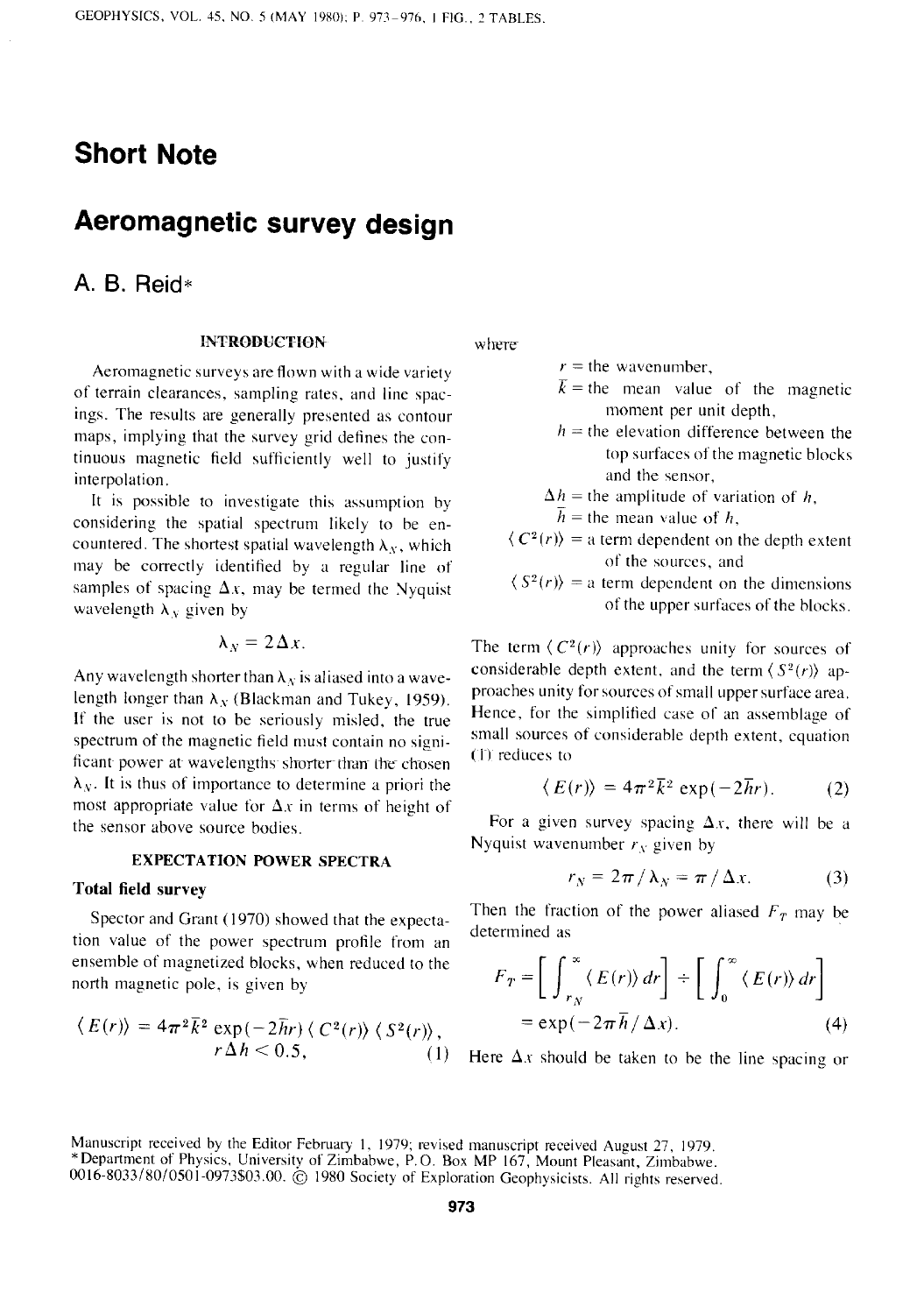

**FIG. I. The expected percentage of aliased power F**  from an aeromagnetic survey, conducted at mean clearance  $\overline{h}$  and sample and line spacing  $\Delta x$ , versus the dimensionless parameter  $\overline{h}/\Delta x$ .  $F_T$  = total field survey.  $F_G$  = vertical gradient (gradiometer) survey.  $F<sub>M</sub>$  = total field survey over isolated point dipole.

**in-line sample spacing, whichever is larger. The percentage of power aliased, as predicted by equation (4). is plotted against the dimensionless parameter**   $\overline{h}/\Delta x$  in Figure 1 and given at suitable line spacings **in Table I** 

The requirement  $r \Delta h < 0.5$ , specified for the **validity of equation (I), restricts the permissible**  variation in  $h$ . If  $r \Delta h$  exceeds this limit, a sinh **(hyperbolic) factor is introduced into equation (I) which has the effect of increasing the hiph-wavenumber power so that the estimate expressed in equation (4) is an underestimate of the expected aliasing.**  The terms  $\langle C^2(r) \rangle$  and  $\langle S^2(r) \rangle$  are monotonically **opposing functions of r, both with asymptotic values**  of unity; in general, their effects on  $F<sub>T</sub>$  tend to cancel. Thus, the fraction expressed by equation  $(4)$  may be **taken as representative of the expected aliasing, provided h does not vary widely.** 

**Table 1. Aliased power.** 

| $\overline{h}/\Delta x$ | $F_{\,r}$          | $F_G$                              | $F_M$ |
|-------------------------|--------------------|------------------------------------|-------|
|                         | Percent            | Percent                            |       |
| 0.25                    | 21                 | 79                                 |       |
| 0.5                     | 4.3                | 39                                 |       |
|                         | 0.19               |                                    |       |
|                         | $3 \times 10^{-4}$ | .03<br>4 $\times$ 10 <sup>-7</sup> |       |
|                         |                    |                                    |       |

 $\overline{h}$  = mean height of sensor above magnetic sources.  $\Delta x$  = sample or flight line spacing.

 $F_T$ ,  $F_G$ , and  $F_M$  = aliased power fraction expected from surveys of total field, vertical gradient. and total field over point dipole,<br>**respectively** 

#### **974 Reid**

# **Gradiometer survey**

**The expectation power spectrum resulting from a**  gradiometer (vertical gradient) survey or from **operating on the results of a total field survey using a gradient filter may be deduced by consideration of the spectrum of an equivalent layer of dipolar magnetization in the origin plane. This is given by Gunn (1975) as** 

$$
M_f(u, v, h) = 2\pi (jLu + jMv - Nr) \cdot
$$
  
. 
$$
\cdot (jlu + jmv - nr) \cdot
$$
  
. 
$$
m_s(u, v) [\exp(-hr)]/r
$$
 (5)

in the notation of this paper rather than Gunn's, and **where** 

 $j =$  the complex operator,

- $L, M, N$  = the direction cosines of the direction of magnetization,
- $l, m, n =$  the direction cosines of the magnetic **component measured,** 
	- $u, v$  = the components of the horizontal **wavenumber r, and**
- $m<sub>s</sub>(u, v)$  = the wavenumber spectrum of the sur**face density distribution in the origin plant of the dipolar magnetization.**

It is apparent that  $r$ , the horizontal wavenumber given by  $(u^2 + v^2)^{1/2}$ , is closely related to the vertical wavenumber *jr*. This is a consequence of the fact that **magnetic fields in free space obey Laplace's equation.** 

**The spectrum of the vertical gradient may now be deduced by differentiation with respect to h. This**   $introduces$  an extra factor  $r$  into the spectrum and thus a factor  $r^2$  into the right-hand side of equation (2) **to give** 

$$
\langle E(r) \rangle = 4\pi^2 \bar{k}^2 r^2 \exp(-2\bar{h}r). \qquad (6)
$$

**Hence, the aliased power fraction may be deduced.**  by the same means as that used to obtain equation (4), **to be** 

$$
F_G = \left[2(\pi \overline{h}/\Delta x)^2 + 2\pi \overline{h}/\Delta x + 1\right] \cdot \exp(-2\pi \overline{h}/\Delta x). \tag{7}
$$

The variation of  $F_G$  with  $\overline{h}/\Delta x$  over the pertinent **range is given in Table I and in the graph of Figure I.** 

## **Individual anomalies**

**It may be considered desirable to calculate models of individual total field anomalies. In this case. the**  power spectrum from an ensemble of magnetized respectively. **blocks is of little interest.** An upper limit on the wave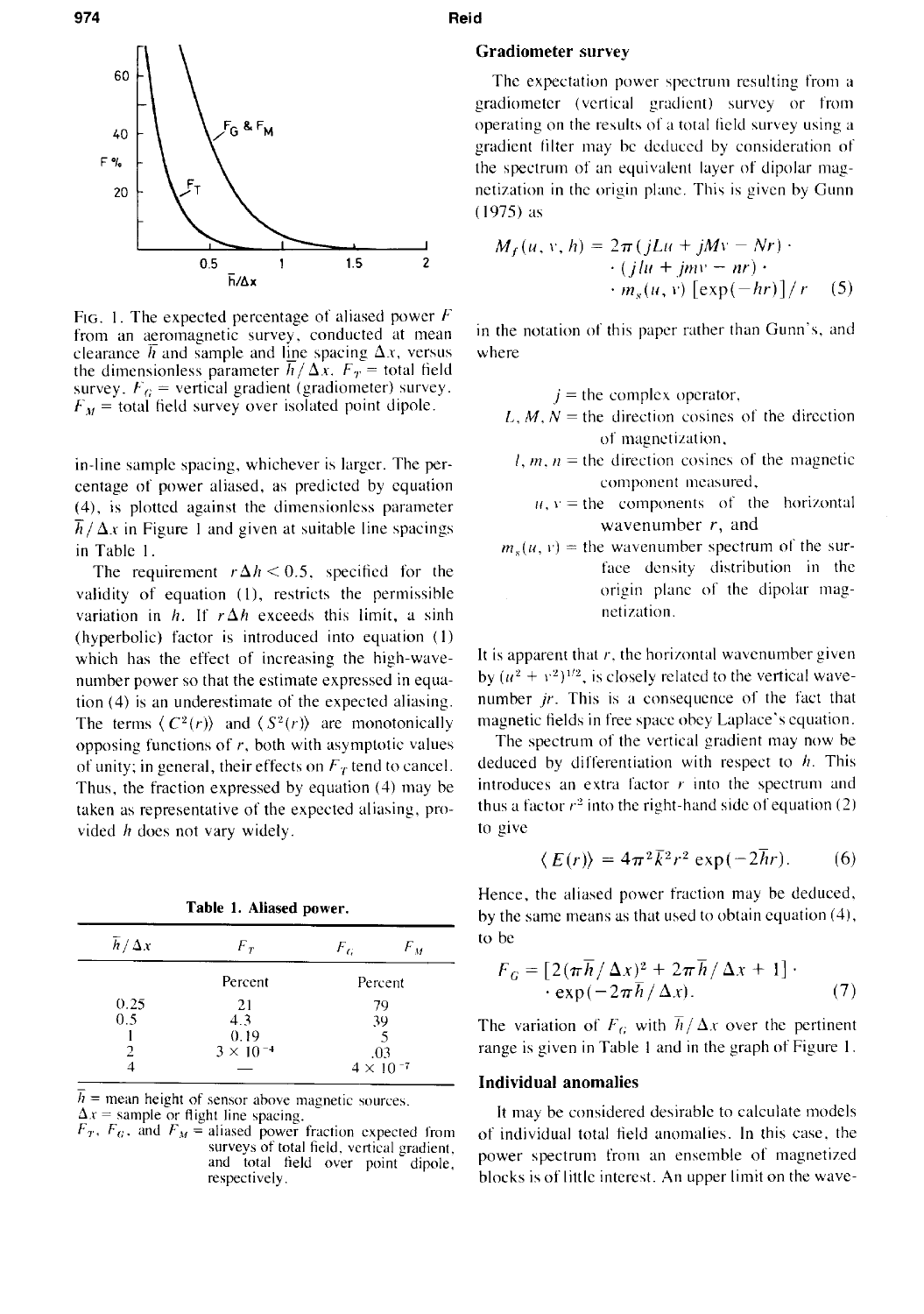**numbers of interest may be deduced by obtaimng**  the spectrum of a point dipole at the earth's surface, **the sharpest likely magnetic anomaly. An appropriate starting point is equation (5). The point dipole is a dipolar magnetization distribution which is equivalent to a two-dimensional (2-D) Dirac delta function with its uniform wavenumber spectrum, so**  that  $m_s(u, v)$  may be regarded as constant. The ex**pression may be evaluated quite easily for the case of a vertical point dipole at the magnetic pole, for**  which  $L = M = l = m = 0$  and  $N = n = 1$ . The result **IS** 

$$
M_f(u, v, h) = 2\pi m_s(u, v) r \exp(-hr),
$$

**and the power spectrum becomes** 

$$
E(r) = 4\pi^2 m_s^2 r^2 \exp(-2hr), \qquad (8)
$$

where  $m<sub>s</sub>$  is taken to be constant. Hence, the proportion of aliased power  $F<sub>M</sub>$  is calculated as before. **The resulting expression is identical to that obtained**  for  $F_G$  in equation (7) so that the  $F_M$  and  $F_G$  columns **of Table I and the curves in the graph of Figure I are common. Here the expression for the aliased power fraction is exact because it does not depend upon any assumptions about the nature of a statistical population.** 

#### **SURVEY DESIGN**

#### **Total field survey**

The parameter  $\overline{h}$  is the mean height difference **between the sensor and the upper surfaces of the magnetic sources. Where there is thick sedimentary cover, it represents terrain clearance plus sediment and/or water layer thickness. However, for surveys over exposed igneous basement, it is simply the terrain clearance. The tolerable aliased power naturally depends upon the purpose of the survey. However, if any interpolation such as contouring is to be performed, then the aliased power should not exceed, say, 5 percent, giving a minimum value**  of 0.5 for  $\overline{h}/\Delta x$ . Thus, neither the sample spacing nor the line spacing should exceed 2h unless con**ditions make it clear that a low proportion of shortwavelength power is to be expected. This would occur. for example, if the magnetic fabric of the countryside showed a pronounced strike and flight lines were arranged perpendicular to that strike. The restriction on flight line spacing could then be relaxed somewhat, at the expense of definition of short features or structures such as faults with other strikes,** 

**The results of such a survey could not, in general, be used with any confidence to calculate derived**  **maps involving high-pass tiltering. such as restdual. downward continued, or gradient maps. The aliased**  power in such maps would be intolerably high. Nor **could such survey results be used in modeling individual anomalies because high-wavenumber detail. crucial in such an application. would be aliased.** 

#### **Gradiometer survey**

**Table I shows that a pradiometer (vertical gradient) survey conducted at the above suggested flight**  line spacing  $(2\bar{h})$  would be intolerably aliased. **Thirty-nine percent of the total power appearing in unexpected lower wavenumbers would distort the map to the point of being unrecognizable and highly misleading. This is well illustrated by Hood et al**   $(1979)$  who show the results of a gradiometer survey flown over a test area at a terrain clearance and flight **line spacing of IS0 m which was then contoured using all the data, alternate flight lines, and every fourth flight line. Only the first of the three maps can be considered meaningful. This is not surprising since the expected aliasings at flight line spacings**  of 150 m  $(\bar{h}/\Delta x = 1)$ , 300 m  $(\bar{h}/\Delta x = 0.5)$ , and 600 m  $(\bar{h}/\Delta x = 0.25)$  are 5, 39, and 79 percent, respectively (Table 1).

**Thus, grddiometer surveys should be flown at a line**  spacing equal to  $\bar{h}$ . Similarly, total field surveys, **whose results will be processed to produce residual or gradient maps. should be flown at this spacing. Downward continuation could safely be performed to**   $0.5 \bar{h}$ , but no lower without digital low-pass filtering **before the continuation.** 

### **Individual anomalies**

**The modeling of individual anomalies is crucially dependent upon the high-wavenumber end of the spectrum because most of the information concerning the detailed shape of the source beins modeled is concentrated in this region. The spectra discussed here are all tapered at the high-wavenumber end by the exponential decay term so that the frequency folding inherent in the aliasing phenomenon ensures that most of the aliased power appears at the highwavenumber end, making it unreliable in the very region where reliability is essential. Thus. reliable**  modeling is possible only if there is no appreciable **aliasing. Reference to Table I shows that this occurs for sample and flight line spacings less than or equal to one-half**  $\overline{h}$ **. Naudy (1971) used a sample spacing of** one-quarter  $\overline{h}$  in a discussion of automated modeling. **His choice of sample density clearly exceeds the minimum criterion suggested above and. as may be expected, his results are reliable.**